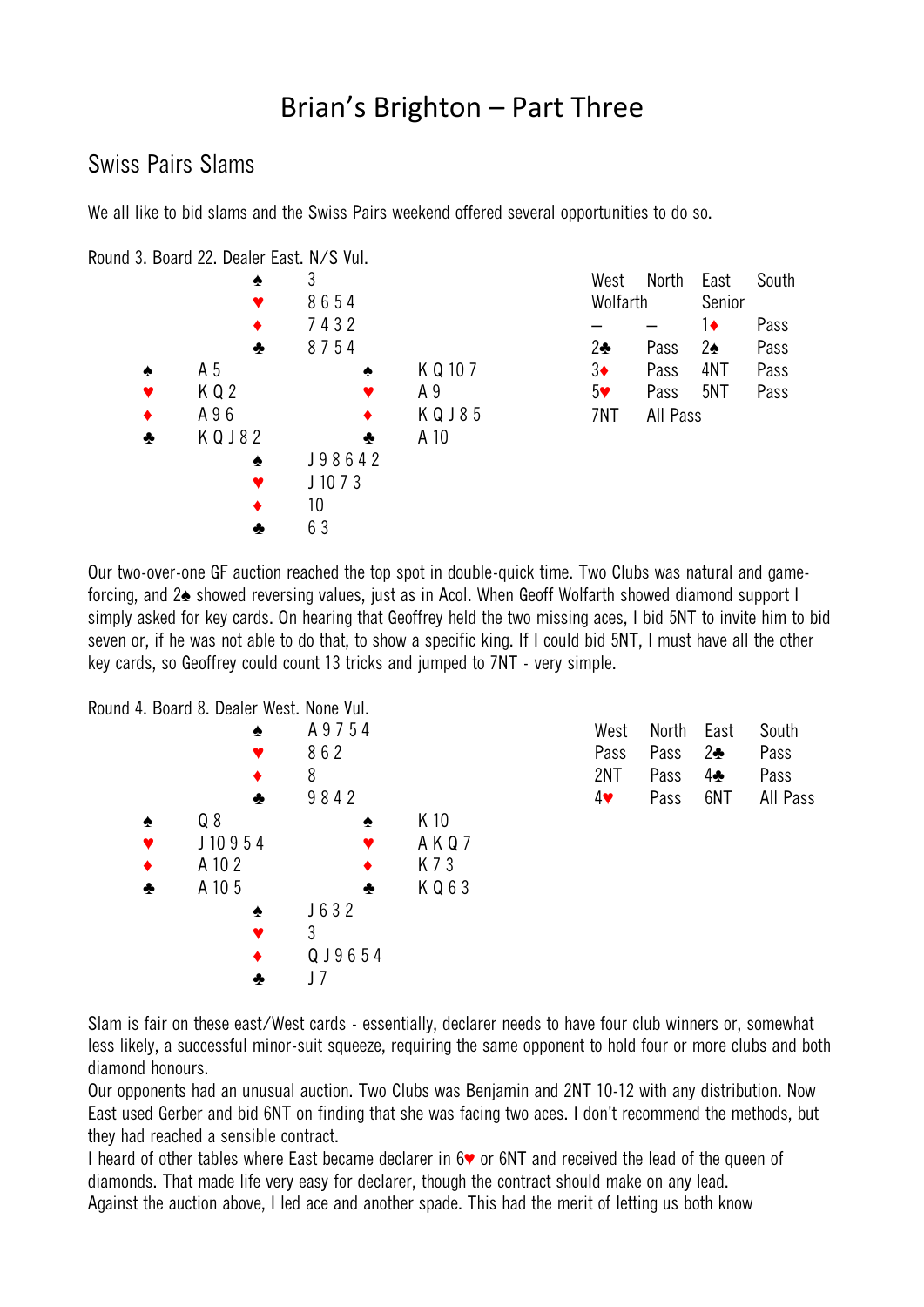immediately that we could afford to discard our remaining spades. Declarer rattled of his winners but, fatally, left the clubs to the end. Now he could not take advantage of the fall of the doubleton jack, as there was no longer any outside entry to untangle the club winners, and the contract was one down.

Declarer should have cashed the king and ace of clubs early. When the jack falls he can cash the ten then cross to dummy to cash the fourth club. This line of play also allows any squeeze to operate if required.



This was not one of our good boards. Two Hearts was natural and game-forcing. One of the benefits of the game-forcing initial response is that one does not often have to invent a suit to keep the bidding going. The obvious second bid on the east hand is 3♥, stressing the excellent suit, but 2NT is also a very attractive option, getting an eventual NT slam played the right way around, while also leaving plenty of space for partner to continue to describe his shape. On this occasion, West would have bid 4♦ over 2NT. However, over 3♣, I could not bid 3♦ as that would have been fourth-suit-forcing, so I bid the spades for a third time. Now 3NT looks to be a huge underbid, but it did at least offer me the opportunity to introduce my diamonds. It achieved nothing. Geoffrey continued to bid like a man looking at 13 HCP, and 4♠ ended the auction. Twelve tricks meant +480 but a poor matchpoint score.

In Acol, East might start with an old-fashioned strong jump shift to 3♥ over the 1♠ opening. West would repeat the spades and now East can jump to 4NT. In theory, a jump shift followed by 4NT asks for key cards with the bidder's own suit as trumps, not the usual last suit bid naturally. On discovering that only one key card is missing, and with both minor-suit holdings protected from the opening lead, East bids 6♥. Yes, I know that 6NT is just as good a contract and scores better, but 6♥ scored well in practice. If you found a way to bid 6NT with confidence, well done.

Round 8. Board 8. Dealer West. None Vul.

|   |           | 95        |            |
|---|-----------|-----------|------------|
|   |           | K654      |            |
|   |           | 43        |            |
|   | ♣         | A Q 7 3 2 |            |
| ♠ | A Q 7 3 2 | ♠         | K J 104    |
| Y | 9         |           | A Q 3      |
|   | K 7 6     |           | A J 10 8 2 |
|   | KJ84      |           | 6          |
|   |           | 86        |            |
|   |           | J10872    |            |
|   |           | Q 9 5     |            |
|   |           | 1095      |            |
|   |           |           |            |

West North East South Wolfarth Senior 1♠ Pass 2NT Pass 3♣ Pass 3♠ Pass 4NT Pass 5♣ Pass 6♠ All Pass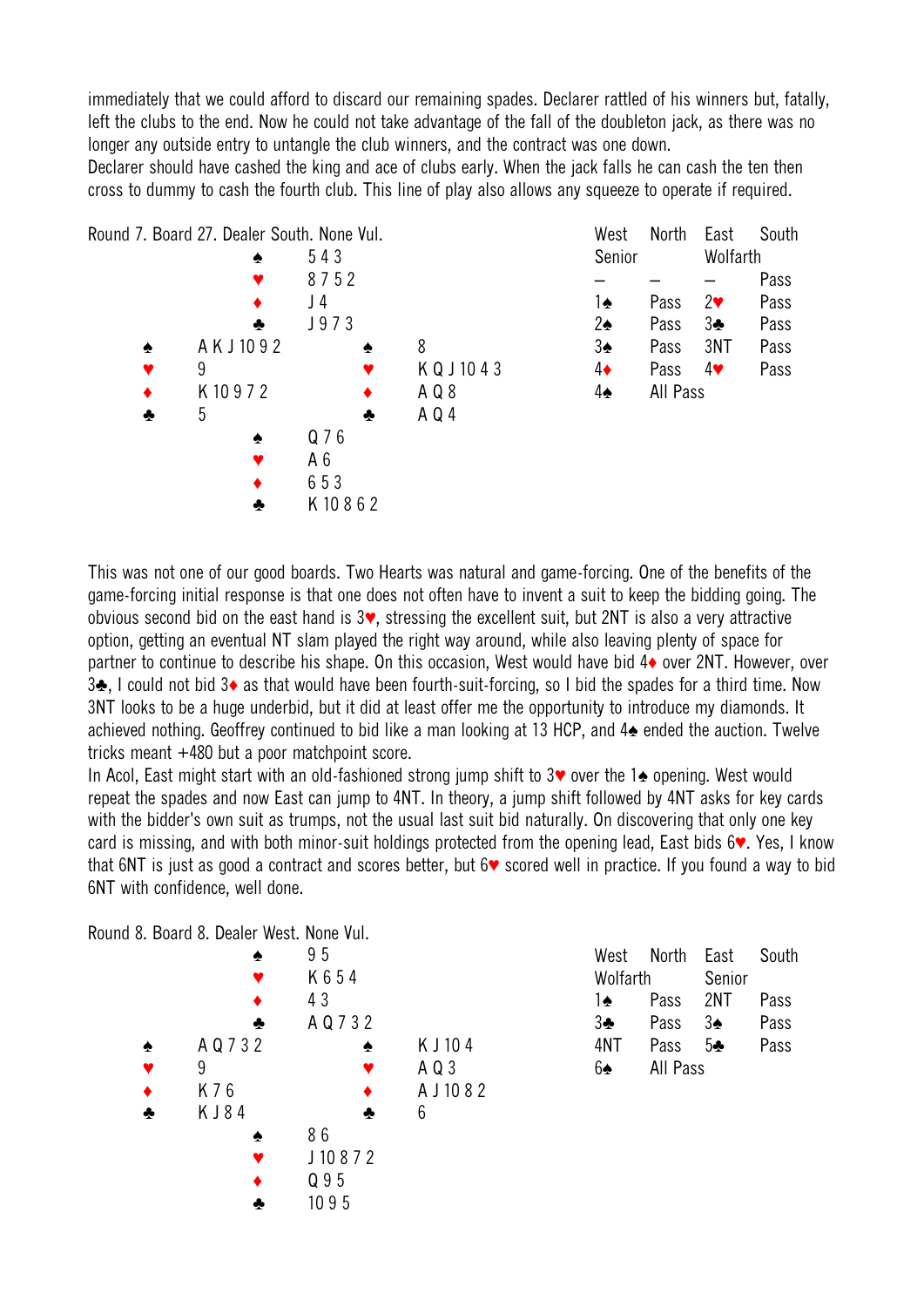The East hand is too strong for a normal splinter bid, so 2NT was the only option, game-forcing with fourcard spade support. Three Clubs was natural and 3♠ marked time, showing slam interest. Four No Trump was a bit aggressive at this point - a cuebid looks more appropriate - but the eventual contract was a good one.

North led a trump and Geoffrey won and drew a second round. Now, how to play it?

At Teams, the correct play is to cash the ace and king of diamonds, making if the queen puts in an appearance, and, if there is no good news in diamonds, take the heart finesse, which provides a discard for the diamond loser if it succeeds. The combination play brings the odds on success over 70%, while a simple diamond guess is only 50% plus an extra bit for a singleton queen falling.

Is this Teams line still correct at Pairs? The downside is that on a bad day you go two off instead of one, which is no big deal at Teams scoring but could be bad news at matchpoints.

What one should do in this kind of situation is to evaluate one's contract. Will almost the entire field bid to the same spot, or will a significant proportion miss the slam? If everyone will be in slam, you should only risk two down if the odds are at least 50-50 that this will make the contract. In other words, you will gain at least as often as you lose. But, if you judge that you have reached a contract which will be missed at many tables, then you should be willing to take greater risks/play more safely, as appropriate, to give yourself the best chance to make the contract, not being so worried about an overtrick or extra undertrick. On the deal above, Geoffrey judged, quite correctly, that many pairs would stop short of slam. He therefore followed the combination play, as described above, and the successful heart finesse made the contract; +980 and a lot of matchpoints.

Round 12. Board 9. Dealer North. E/W Vul.

|   | ♠              | 10 7 4  |          | West                  | North      | East                  | South         |
|---|----------------|---------|----------|-----------------------|------------|-----------------------|---------------|
|   |                | K94     |          | Wolfarth              |            | Senior                |               |
|   |                | K 54    |          |                       | Pass       | Pass                  | $2\bullet$    |
|   | ♣              | K 8 4 2 |          | <b>D</b> ble          | $2\bullet$ | Pass                  | $2\spadesuit$ |
| ٠ | AKQ6           | ♠       |          | <b>D</b> ble          | Pass       | $4\blacktriangledown$ | Pass          |
|   | AQ6            |         | J10752   | 4♠                    | Pass       | 5 <sub>2</sub>        | Pass          |
|   | A Q 10 3       |         | J872     | $6\blacktriangledown$ | All Pass   |                       |               |
| ♣ | Q <sub>5</sub> | ÷       | A 10 7 3 |                       |            |                       |               |
|   | ۰              | J98532  |          |                       |            |                       |               |
|   |                | 83      |          |                       |            |                       |               |
|   |                | 96      |          |                       |            |                       |               |
|   | ÷              | J96     |          |                       |            |                       |               |

Two Diamonds was a multi and double showed either around 13-15 balanced or an Acol Two type or 19+ balanced. After South unwound to show his weak 2♠ opener, the second double showed 19+ balanced, so I bid the heart game. Geoffrey had a spare high card for his second double so went on with a spade cuebid and, facing an unlimited partner, I in turn showed my club control. Now 5♦ might perhaps be the sounder approach with the West cards, which would have seen me sign-off in 5 $\triangle$  to end the auction. However, the final contract of 6♥ was a decent-enough contract.

South led the nine of diamonds, but not so quickly that the lead screamed singleton. Accordingly, I ducked - it has been known for players to make cunning leads away from the king when they know that the ace must be in dummy, and this also gave me an entry to hand with the jack of diamonds.

Peter Clinch won the diamond king and returned the eight of clubs. Of course, I was never going to run this as it would risk going down in a cold contract if the heart king was onside. I went up with the ace and took the heart finesse and the club king meant down two for a horrible score. Yes, I could have crossed to dummy with a diamond to take three club pitches on the top spades, but that would still have been down two when the heart finesse lost as I would now have suffered a diamond ruff.